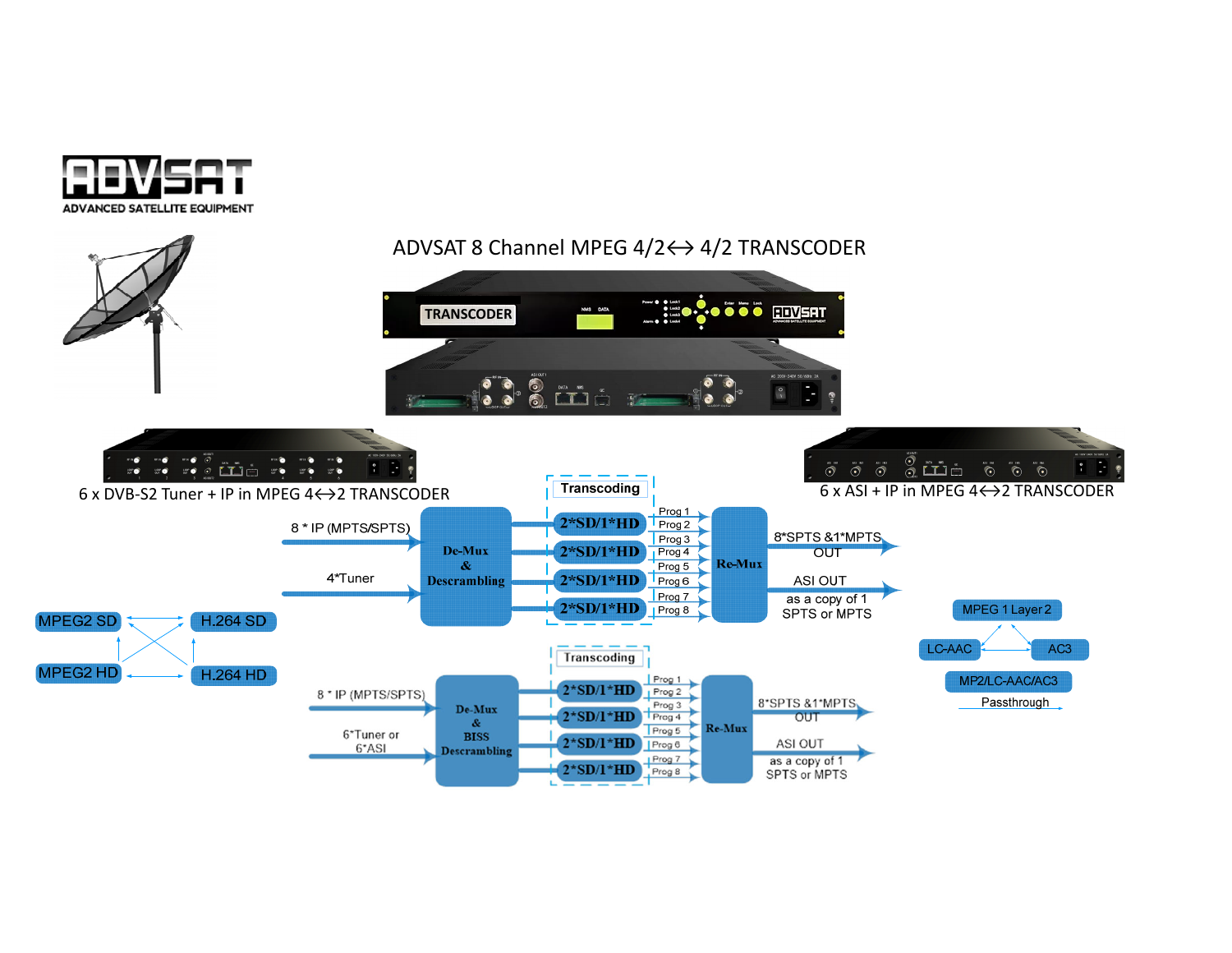



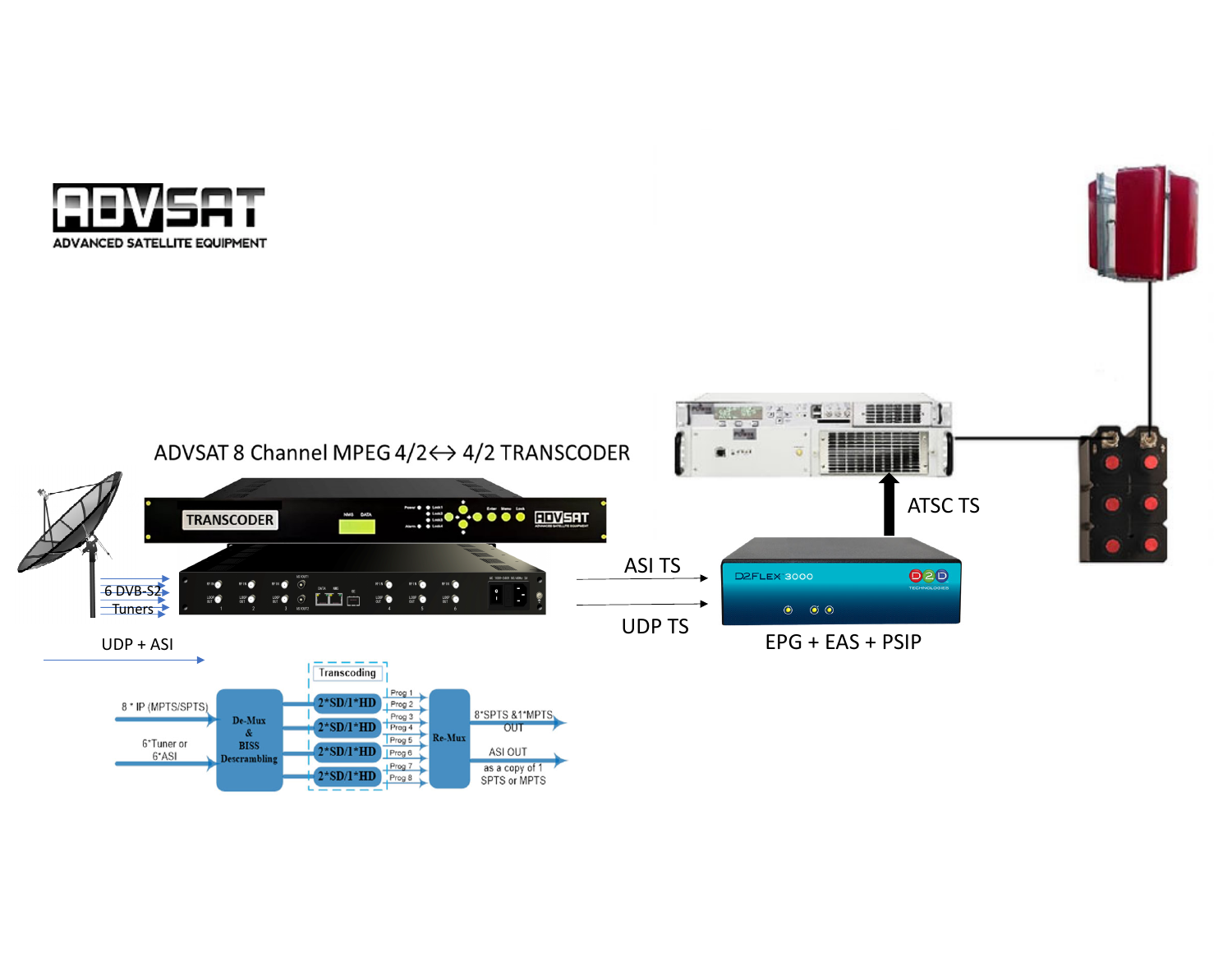Main features:

Support 8\*IP (SPTS/MPTS) input plus 6\*tuners (or 6\*ASI) input 4\* tuners (or 4\*ASI) input Support 8\*SPTS & amp; 1\*MPTS (UDP/RTP/RTSP) output; 1 ASI (MPTS) output Video Trans‐coding: MPEG‐2 SD/HD and H.264 SD/HD any‐to‐any Audio Trans‐coding: LC‐AAC, MP2 and AC3 any‐to‐any or pass‐through. Support maximal 8 SD or 4 HD programs trans‐coding Support maximal 8 channel audio trans‐coding Support HD and SD resolutions

Support CBR and VBR rate control Support CC (closed caption) Support BISS descrambling Support IP out with null packet filtered

Advanced re‐multiplexing LCD & Keyboard local control; web NMS management

Professional bidirectional trans‐coder to convert video between H.264 and MPEG‐2 format and to trans‐code between HD and SD programs simultaneously.

It is equipped with 6 tuner inputs to receive channels directly from satellite, or 6 ASI /8 IP inputs to receive digital channels.

Simple version with 4 Tuners only or 4 ASI inputs only without IP input.) After trans-coding, its outputs MPTS & amp; SPTS through the DATA port or ASI port.

This trans‐coder supports advanced re‐multiplexing and can effectively provide operators

with real‐time code rate switch and optimize the video with its high performance.

BISS function is now embedded to descramble your tuner input programs and CC function

as well to transport your closed caption (or teletext).

Managed through web NMS system, to provide high quality video trans‐coding.